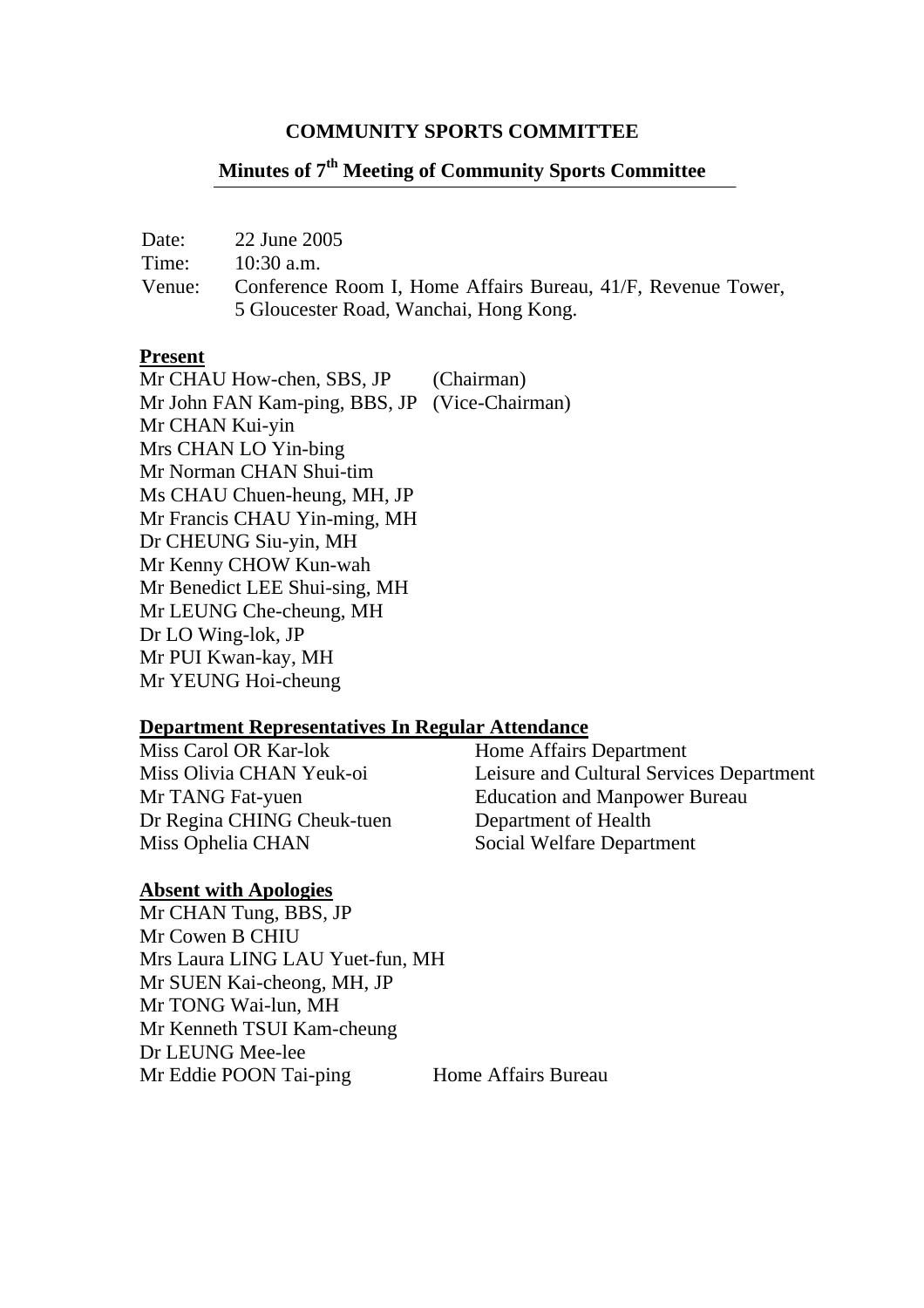#### **In Attendance**

| Ms Anissa WONG Sean-yee, JP        | Leisure and Cultural Services Department |  |
|------------------------------------|------------------------------------------|--|
| Ms Lolly CHIU Yuen-chu, JP         | Home Affairs Bureau                      |  |
| Mr Alan SIU Yu-bun, JP             | Leisure and Cultural Services Department |  |
| Mr Lawrence CHEUNG Yiu-kong        | Leisure and Cultural Services Department |  |
| Mrs Yolanda TONG LEE Yan-yan       | Leisure and Cultural Services Department |  |
| Ms Alice HEUNG Ching-yee           | Leisure and Cultural Services Department |  |
| Mrs Kane LI CHOI Wing-kwan         | Leisure and Cultural Services Department |  |
| Mr Daniel SIN Pak-wing (Secretary) | Home Affairs Bureau                      |  |
| Mr Alfred LAW Kam-fat              | Home Affairs Bureau                      |  |
| Miss Florence IP Pui-kwan          | Home Affairs Bureau                      |  |

### **Opening Remarks**

1.1 The Chairman welcomed members to the meeting. With the successful selection of the new Chief Executive, he hoped that the Government would maintain its administrative efforts in the development of sports to improve the prosperity of Hong Kong and enhance the public's quality of life. He also hoped that members would continue with their strong support in implementing the directives of the Committee on sports development.

# **Item 1: Confirmation of Minutes of 6th Meeting of Community Sports Committee**

2.1 The Secretariat issued the draft minutes of the  $6<sup>th</sup>$  meeting to members on 8 June 2005 and made amendments according to members' comments. There being no further amendments, the Chairman announced the endorsement of the minutes of the  $6<sup>th</sup>$  meeting.

### **Item 2: Matters Arising**

#### Student Sports Activities Co-ordinating Sub-Committee (SSACS)

3.1 Members noted that the first meeting of the renewed SSACS was held on 15 June 2005. In addition to its original members, Dr LO Wing-lok, Mr Norman CHAN, Dr CHEUNG Siu-yin, Mr LEUNG Che-cheung and Mr TONG Wai-lun joined the Sub-Committee. The Vice-Chairman reported the progress of the survey on student sports activities conducted by the Leisure and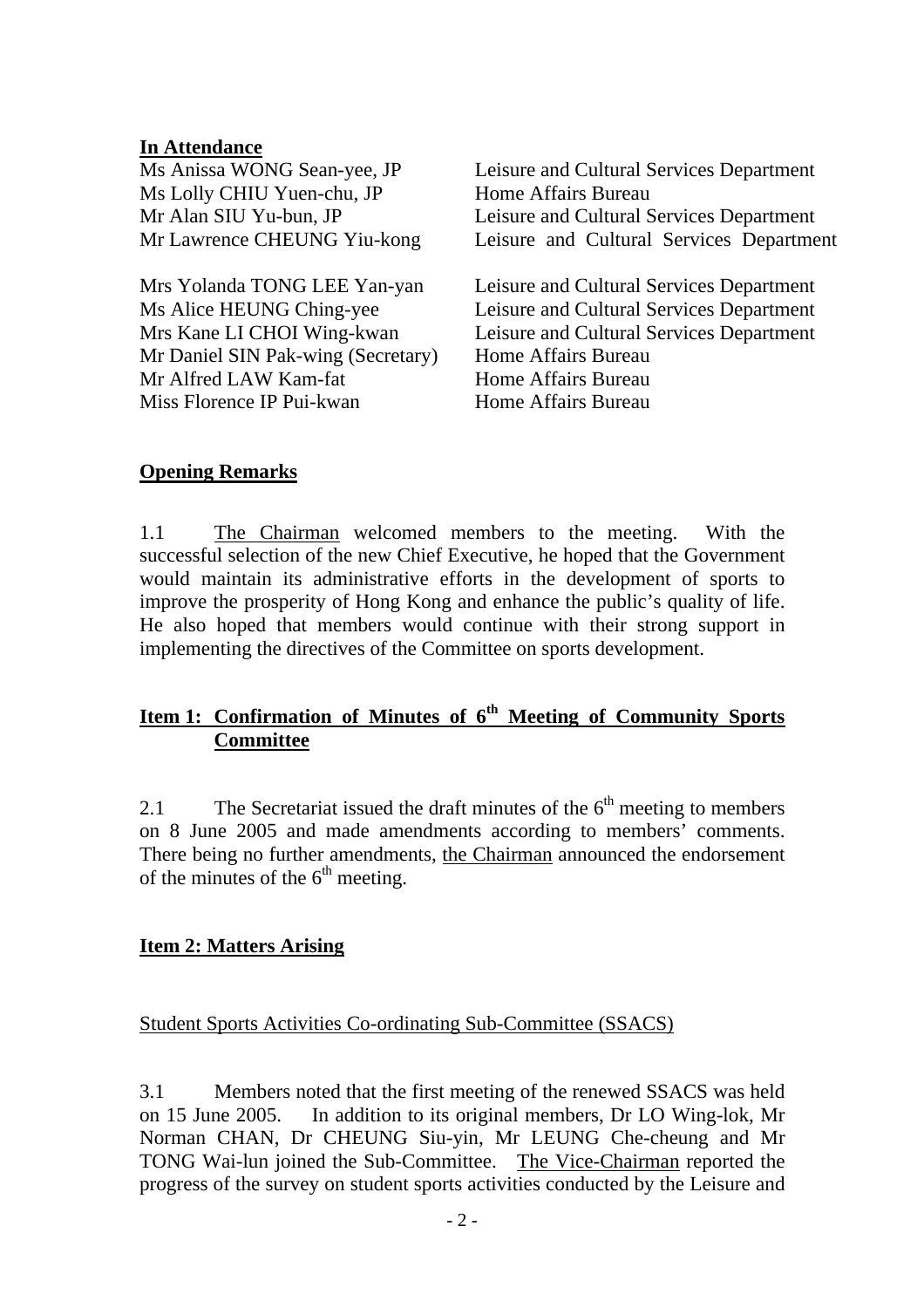Cultural Services Department (LCSD). He pointed out that LCSD had collected preliminary information (including the number of participants, expenditure and other participating institutions) on the training courses and competitions organised by various district leisure services offices for primary, secondary and tertiary school students for 2004-05. The LCSD would write to all NSAs, Hong Kong School Sports Federation, Hong Kong Post Secondary College Athletic Association and 18 District Sports Associations, requesting information on their training courses, promotional programmes, development plans and competitions organised for students for 2004-05. It was expected that the collection of information would be completed by the end of September to early October and that the overall analysis and report would be completed in 2005-06. Based on the results of the survey, SSACS would review the overall strategy, resource allocation and structure for promoting student sports activities.

# *Action: LCSD*

3.2 The Vice-Chairman reported that SSACS had conducted preliminary examination on the contents, initiatives and strategies for "one sport for each student" programme. The Sub-Committee believed that "one sport for each student", as the foundation for promoting sports for all, would foster the exercise habit among students, who would keep playing sports after leaving schools.

3.3 The Chairman was satisfied with the progress of work of SSACS for giving a pragmatic interpretation of "a sport for each student", preventing it from being reduced to a slogan. He requested SSACS to continue formulating specific objectives, contents and strategies for "a sport for each student" and seek members' views on its way forward.

# *Action: SSACS*

# Advisory Committee on Fitness Test for the Community

3.4 Dr LO Wing-lok reported that the Advisory Committee on Fitness Test for the Community had been formed. Its members included Mr Francis CHAU and representatives of Hong Kong Centre of Sports Medicine and Sports Science, Physical Fitness Association of Hong Kong, Department of Health, Education and Manpower Bureau and the LCSD. The Advisory Committee convened the first meeting on 6 May 2005 to decide on its terms of reference, the implementation, promotion and publicity strategies for fitness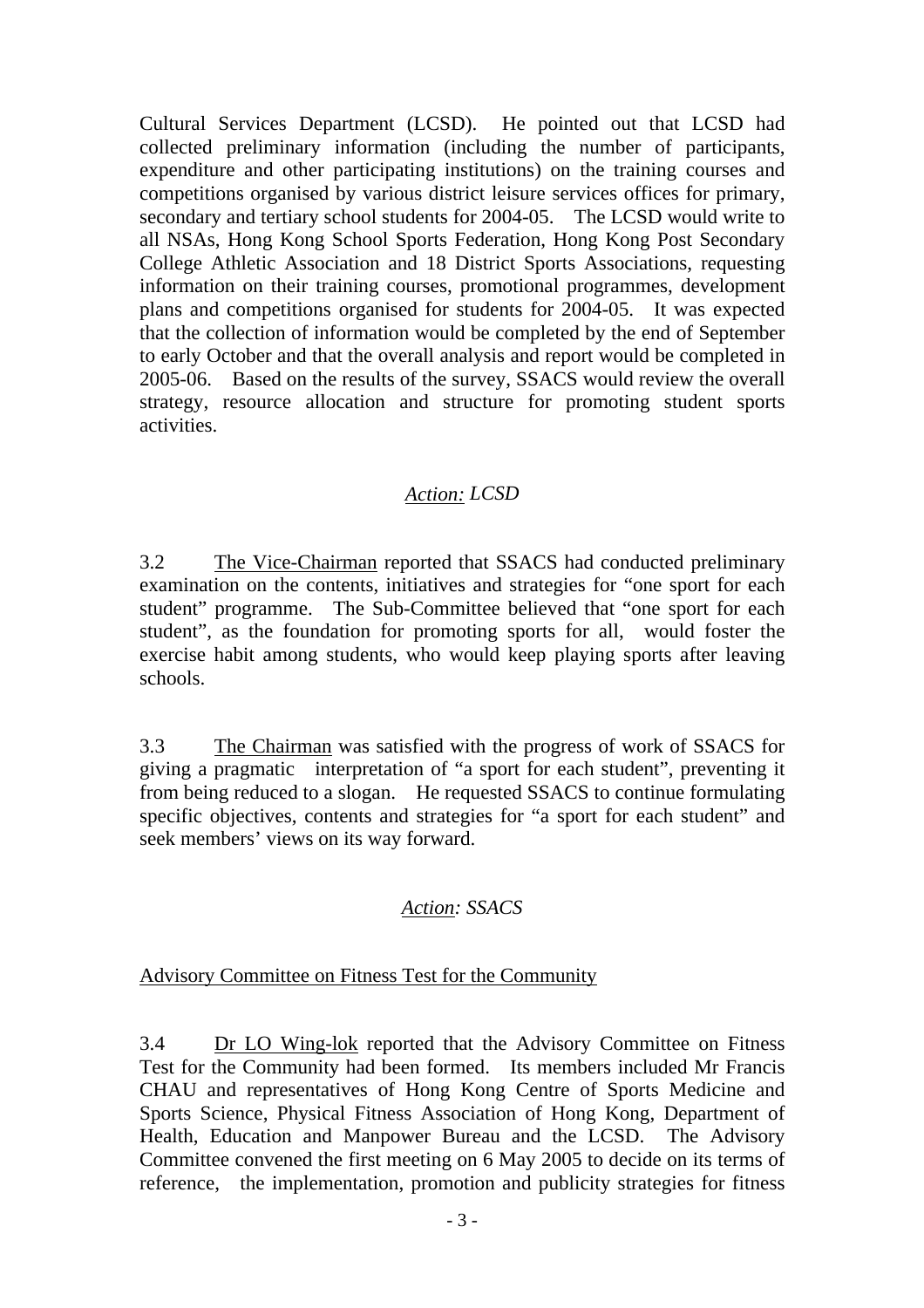test. The progress report of the Advisory Committee is attached at Annex A.

3.5 Dr LO said that having consulted Department of Health, Physical Fitness Association of Hong Kong and Hong Kong Centre of Sports Medicine and Sports Science, the advisory committee proposed to adopt "Physical Fitness Test for the Community" as the English title of the campaign.

3.6 The Chairman said that Physical Fitness Test for the Community was one of the highlights of the Community Sports Committee for the current year. The Committee would support the Advisory Committee in its work. He expressed his gratitude again to Dr LO and Mr CHAU for their participation. He also urged members, including representatives of the Government departments, to participate actively in and contribute to the promotion and publicity of the project.

Shanghai and Hong Kong Sports Exchange and Cooperation – Sports Summer Exchange Camp 2005

3.7 The Secretariat reported that according to paragraph 3.5 of the minutes of the last meeting, members would be invited to take part in the summer camp held between 25 July to 29 July. Mr YEUNG Hoi-cheung and Mr CHAN Kui-yin would participate in the camp as the Committee's representatives.

3.8 Ms Alice HEUNG Ching-yee of the LCSD reported that Mr YEUNG and Mr CHAN were the chief and deputy chief of Hong Kong's delegation. There were a total of 90 applicants. Together with the representatives of NSAs and staff members, the total number of participants in this camp was 104. The LCSD succeeded in obtaining a corporate sponsorship of summer camp uniforms and \$20,000 in cash.

# Enhancing the Usage Rate of Fitness Rooms

3.9 The Secretariat reported that a visit to fitness rooms was arranged for Members to decide on lifting restrictions on the use of certain fitness equipment to enhance service flexibility as mentioned in paragraph 5.15 of the minutes of the last meeting. Mr Lawrence CHEUNG of the LCSD reported that the Chairman, Mr CHOW How-chen, Dr LO Wing-lok and Dr CHUENG Siu-yin visited the fitness rooms located in two sports centres in Fat Kwong Street and Ho Man Tin on 27 May 2005, and put forward the following proposals for the LSCD to follow up: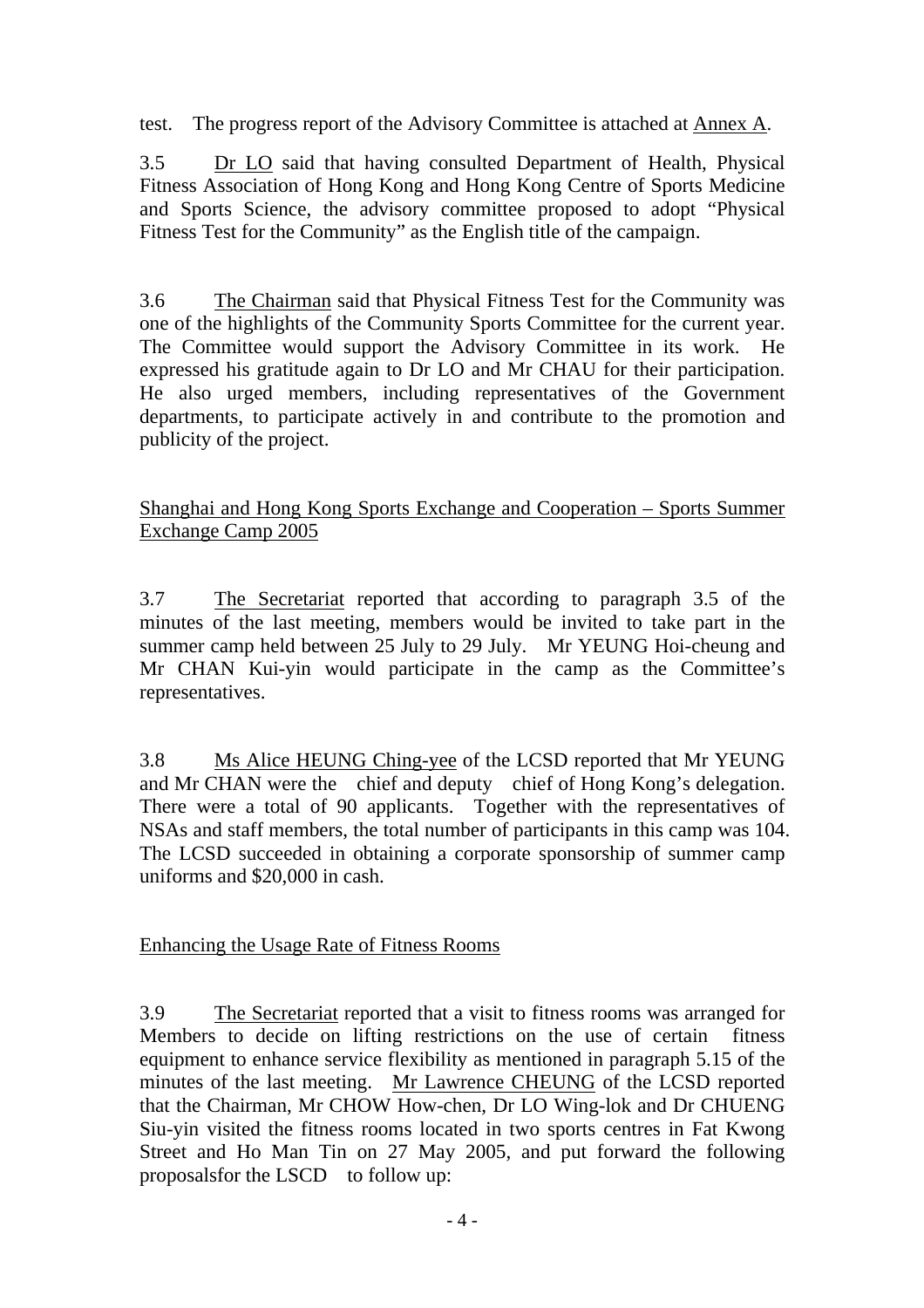- (a) to provide two hours of instruction and demonstration for users of fitness equipments for anaerobic exercise, replacing the existing requirement for possession of Fitness Gold Cards;
- (b) to exempt qualified sport teachers from the fitness coach qualifications in the use of fitness equipments; and
- (c) To lower the minimum age (18 years of age) of the existing users.

3.10 The LCSD would consider proposal (a) and specific arrangements for implementation. Regarding items (b) and (c), the LCSD and Physical Fitness Association of Hong Kong would conduct a study, and report to the CSC once the results were available.

# *Action: LSCD*

# **Management of Sports Venues by the Government in Collaboration with the Private Sector (e.g. NSAs)**

3.11 The Secretariat reported on the progress of convening a special meeting for discussing the proposal on the management of sports venues by the Government in collaboration with the district organisations under paragraph 6.10 of the minutes of the last meeting. The special meeting was held on 13 June. A total of 7 members attended the meeting and expressed their views on the principles and directions of the issue. Members in attendance agreed on the direction as this proposal might facilitate public participation in sports activities and promote "sports for all". Members also suggested using venues of lower usage rate as pilot venues. Besides, in discussing the mode of operation, Members believed that flexibility should be allowed for different actual circumstances of the venue (e.g. allowing advertising in the venues, accepting sponsorship, etc). In view of resource constraints of the NSAs, the Government should continue to cover the repair and maintenance costs. Members were concerned about whether District Sports Associations which were not involved in the development of any sport, could take part in the scheme. After discussion, members suggested that further deliberation on the implementation of the project was required. They also discussed the feasibility of the management of sports venues by District Sports Associations.

3.12 The Chairman stated that the Report of the Sports Policy Review Team issued in 2002 proposed, among others, to examine ways to facilitate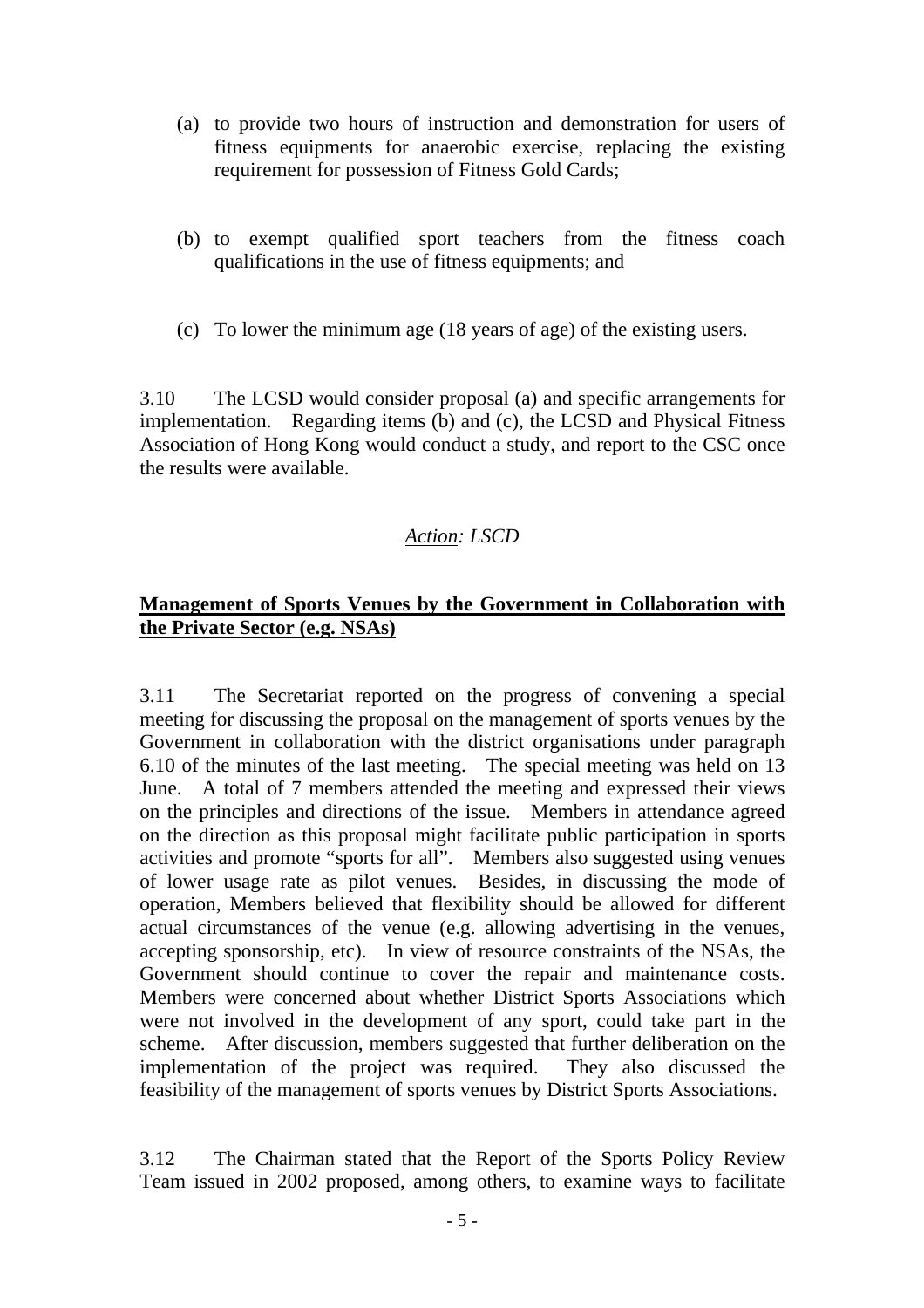involvement of the private sector in the provision and management of public sports facilities. Members attending the special meeting agreed on the direction of the proposal and believed that it would help facilitate promotion and development of sports in the community. Regarding the implementation plans, in view of the complexity of the issue, more time was required to consider all feasible plans. However, he added that the Committee would continue its follow-up efforts. He urged the Government to cautiously consider members' views and put forth a detailed plan to seek the comments of the Committee at the earliest convenience.

# *Action: The Secretariat and LSCD*

#### Item 3: Report on the Visit to the State Sports General Administration (Paper CSC 08/05)

4.1 The Chairman said that the visit was successful. During the visit, participating members benefited from serious exchanges of views with the SSGA, Beijing Administration of Sports and Tianjin Administration of Sports, and gained a more in-depth understanding of mass sports development in Mainland China.

4.2 Mr Francis CHAU said he was delighted to know that China based its development of sports on scientific researches. The authorities concerned possessed data on exercise habits and sports equipments for various age groups. He said that the Committee could refer to their experience and set a target in order to have a good grasp of the exercise habits of different age groups and improvement methods. He also suggested that the Administration should provide sufficient sports venues for people over 50 years of age. He believed that the Government should consider increasing the allocation to the Art and Sports Development Fund prior to introducing the "Sports and Arts Lottery". The Vice-Chairman responded that the balanceof the Fund was \$150 million. Only when the fund was used up and no more funding was injected would the feasibility of introducing the "Sports and Art Lottery" be considered.

4.3 Now that only universities were able to fund their scientific researches, Dr CHEUNG Siu-yin enquired whether the Government was providing funding source, as the the former Hong Kong Sport Development Board for such purpose previously. As for the concept of "introducing sports into parks", she recommended that the Administration should not only encourage public participation in sports activities but also enhance its promotional efforts. She suggested that the 18 districts should took the lead in organising various sports activities. Besides, the Government should consider introducing legislation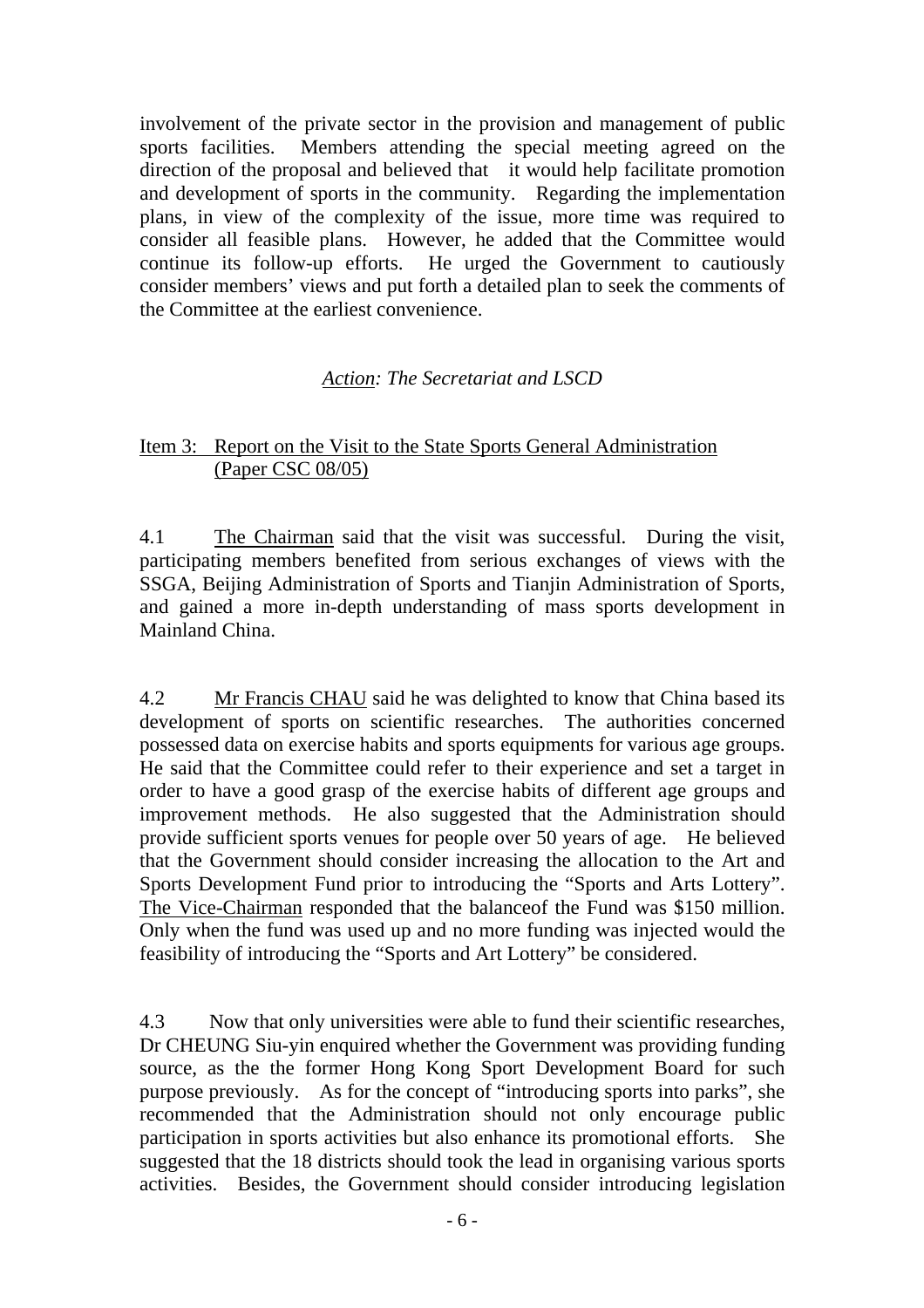on sports to provide guidelines for the public.

4.4 In response to the enquiries on scientific researches, the Chairman would find out about the situation with the funding to Secretariat and reported to the Committee in the next meeting.

# *Action: The CSC Secretariat*

4.5 Mr CHAN Kui-yin noticed that on the Mainland, educational authorities were responsible for coordination and implementation of the monitoring of the fitness levels of youngsters (including students). He enquired about the ways to enable the students of Hong Kong to attain the standard. Mr TANG Fat-yuen of EMB said that relevant information on fitness standards was uploaded to the EMB website for parents' reference by the parents. Dr LO said that in designing the questionnaire for the Physical Fitness Test for the Community, data of the students might be included.

# *Action: LCSD*

Item 4: Proposed Multi-Purpose Stadium Development in South East Kowloon(CSC 09/05)

5.1 The Chairman said that the item had been discussed at the Sports Commission's meeting. The Commission was of the view that the proposal should be deliberated by the three committees under the Commission. The proposal was discussed at the meetings of the Elite Sports Committee and Major Sports Events Committee. Their members generally agreed that a multi-purpose stadium should be developed in South East Kowloon to tie in with Hong Kong's sports development in the long run. Besides, the Sports Institute supported the proposal that the major facilities of the Institute should be included in the multi-purpose stadium to provide elite athletes with high-quality training facilities. The Chairman invited members to express their views on whether to support the development of a new multi-purpose stadium in Hong Kong, its location and the ways to help enhancing the interest in sports in the community.

5.2 The Members unanimously supported the proposed development of a multi-purpose stadium in South East Kowloon as it would tie in with Hong Kong's sports development in the long run. They put forward recommendations on the auxiliary facilities, funding arrangement, events to be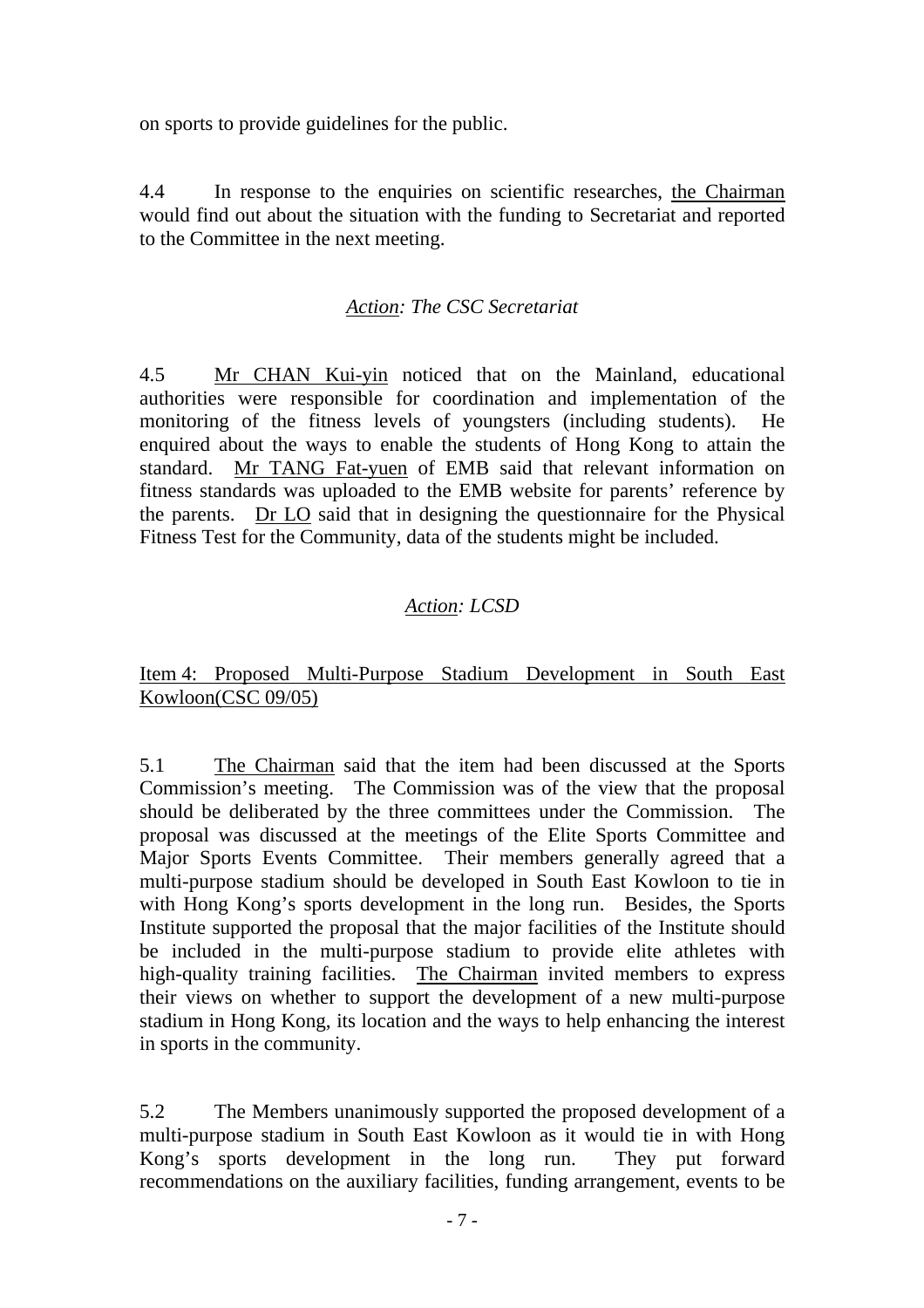held in the stadium, long-term use of the Hong Kong Stadium and other major sports facilities as follows:

## (a) The need for a multi-purpose stadium

 Members unanimously supported the development of a multi-purpose stadium in Hong Kong. The stadium could redress any shortcoming of the Hong Kong Stadium and similar facilities. Besides, it would become a landmark of Hong Kong, as well as enhance the status of Hong Kong as an international city. It was believed that though the proposed stadium was a multi-purpose venue, sports development and practicality should be its emphasis.

# (b) Location

 Members supported the location of the stadium at South East Kowloon, which was the city centre .Its accessibility would improve the usage rate. As the proposed stadium occupied a large area of around 24 hectares, members believed that it should be able to accommodate more modern facilities.

# (c) Facilities and utilisation

 The Members believed that the stadium should be equipped with a retractable roof to rectify the restraints on usage. To tie in with the concept of the development of a "sports city", Members suggested introducing a wide variety of arenas/facilities to create a more favourable atmosphere for sports activities. These facilities might include:

- Facilities for physical education/sports training;
- Sports schools (for skill exchanges with international/mainland sports communities);
- y Offices of NSAs and sports organisations to develop the stadium into a "home base for sports";
- Facilities for sports medicine or scientific researches; and
- Regular medical examination centre.

It was suggested that the secondary stadium could be used for community sports activities (e.g. inter-school competitions).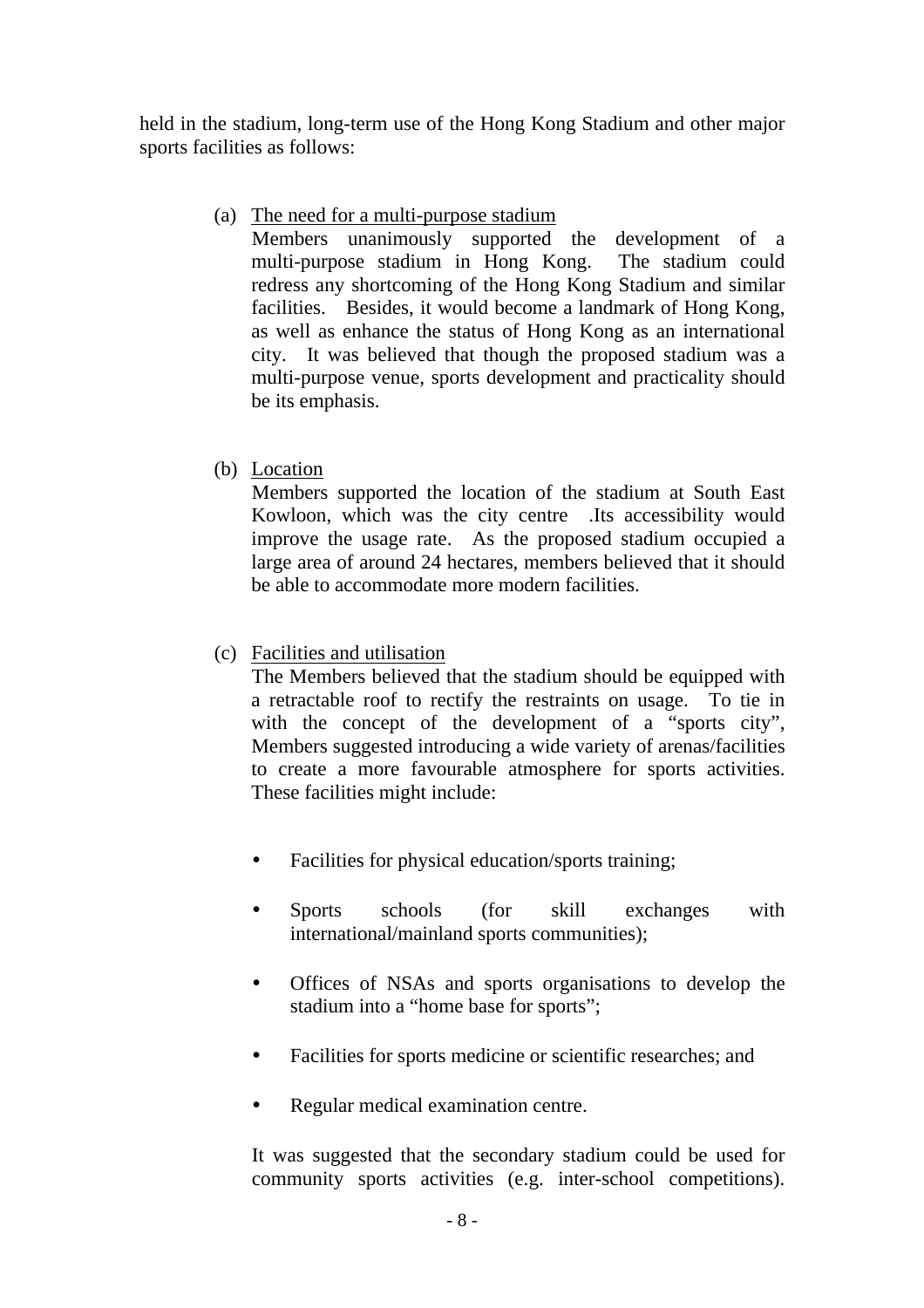Besides, the main stadium could be used for major international conferences (and therefore it was necessary to provide such facilities as lecture theatres). Members had no objection to setting up a sports institute in the stadium subject to the compatibility with the overall development project;

(d) Transport facilities

 It was necessary to pay special attention to the provision of transport facilities, to cope with the pressure on nearby transport network as a result of the increased people flow during major events;

(e) Development of existing large-scale facilities

 Members were generally reserved with the recommendation of the disposal of other major facilities (e.g. Hong Kong Stadium, Hong Kong Coliseum, etc). It was believed that the purpose of some venues (e.g. the Hong Kong Coliseum) could be altered to facilitate participation in sports in the districts to tie in with the objective of "Sports for all";

(f) Funding arrangement and cost effectiveness

 The Members pointed out that the development of a multi-purpose stadium involved a very high cost, so prudence should be exercised in considering the funding arrangement. However, many members agreed that in the long run, the development of the stadium was not only cost effective but also conducive to the economic activities in its vicinity, leading to greater social cohesion and economic vitality.

 Although the proceeds generated from the development of the neighbouring areas might offset the construction cost of the stadium, there was objection to finance a significant part of the project by property developments. Besides, it was pointed out that the Government should be committed to the development project of the stadium. It was proposed that the Administration should develop the stadium on a matching fund or a build-operate-transfer basis.

(g) Operation

 To ensure the viability and sustainability of the stadium, it was suggested that commercial elements (e.g. shopping arcades, hotels, restaurants, car parks, etc.) should be added to the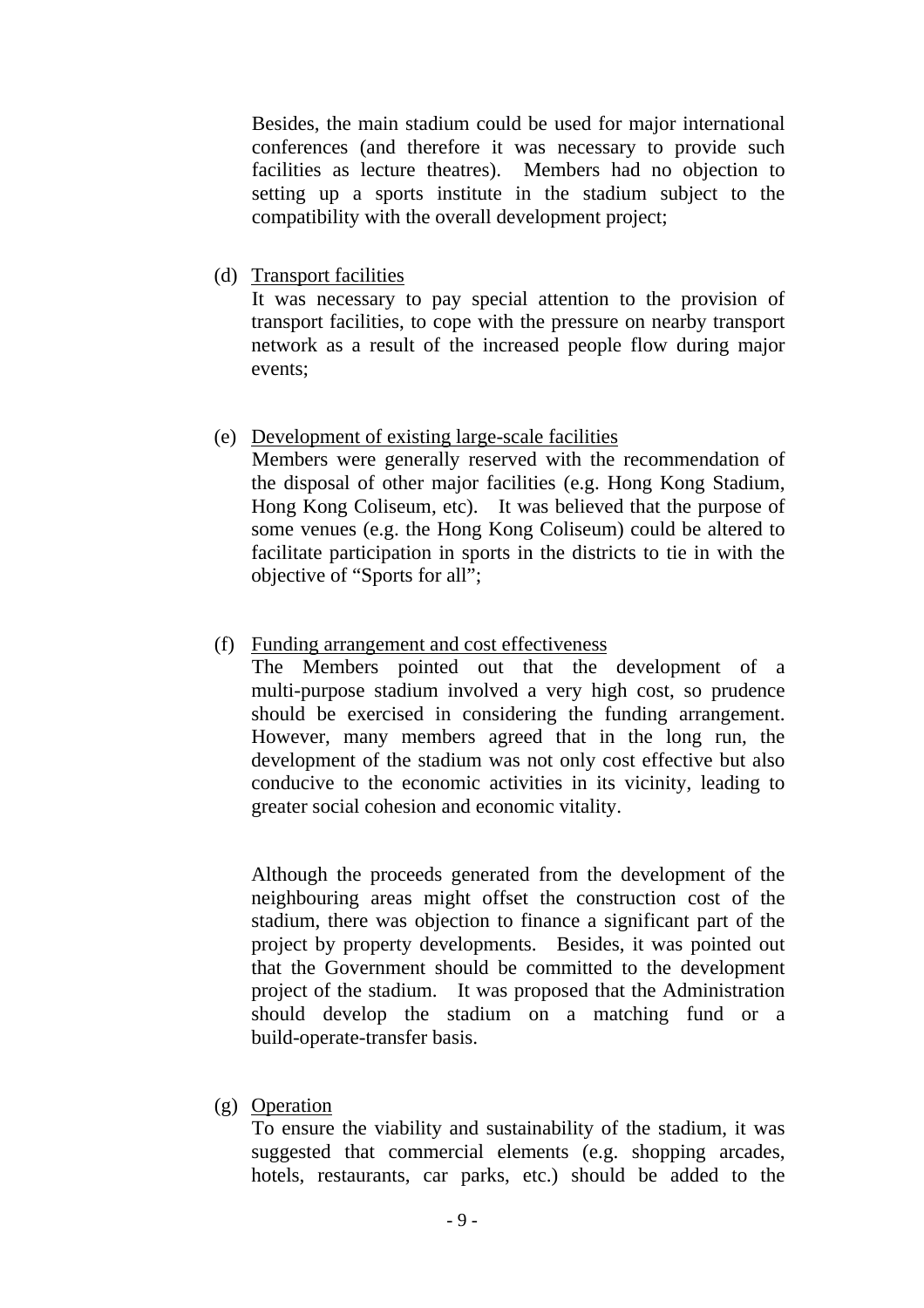development of the stadium subject to the compatibility with the overall planning.

 The Members also pointed out that attention should be drawn to whether breakeven could be achieved. Apart from holding major sports events, the stadium could be open to public as a tourist spot to increase revenue when no activities were held. It was proposed to involve private organisations in the operation of the stadium but the Administration should monitor the service provided.

 It was also suggested that different charging (rental) arrangements should be employed to promote and encourage sports development in Hong Kong. For example, rental concession should be allowed for NSAs.

(h) Consideration of long-term sustainability

 In considering the usage and assessing the number of participants of major events, Members were of the view that the Authority should consider attracting visitors from the whole Pearl River Delta region. To this end, it was proposed that the Government should enhance the networking, coordination and promotion efforts with the Mainland to boost the usage rate and revenue of the stadium.

(i) Others

 Members agreed that the needs of disabled athletes should be taken into account.

5.3 The Secretariat stated that the Planning Department was about to commence the second round of public consultation on the planning brief for the South East Kowloon Development. The Members might submit their suggestions on the development of the stadium to the Planning Department.

5.4 The Chairman thanked Members for their valuable views, which would be submitted to the Sports Commission for consideration.

### *Action: The CSC Secretariat*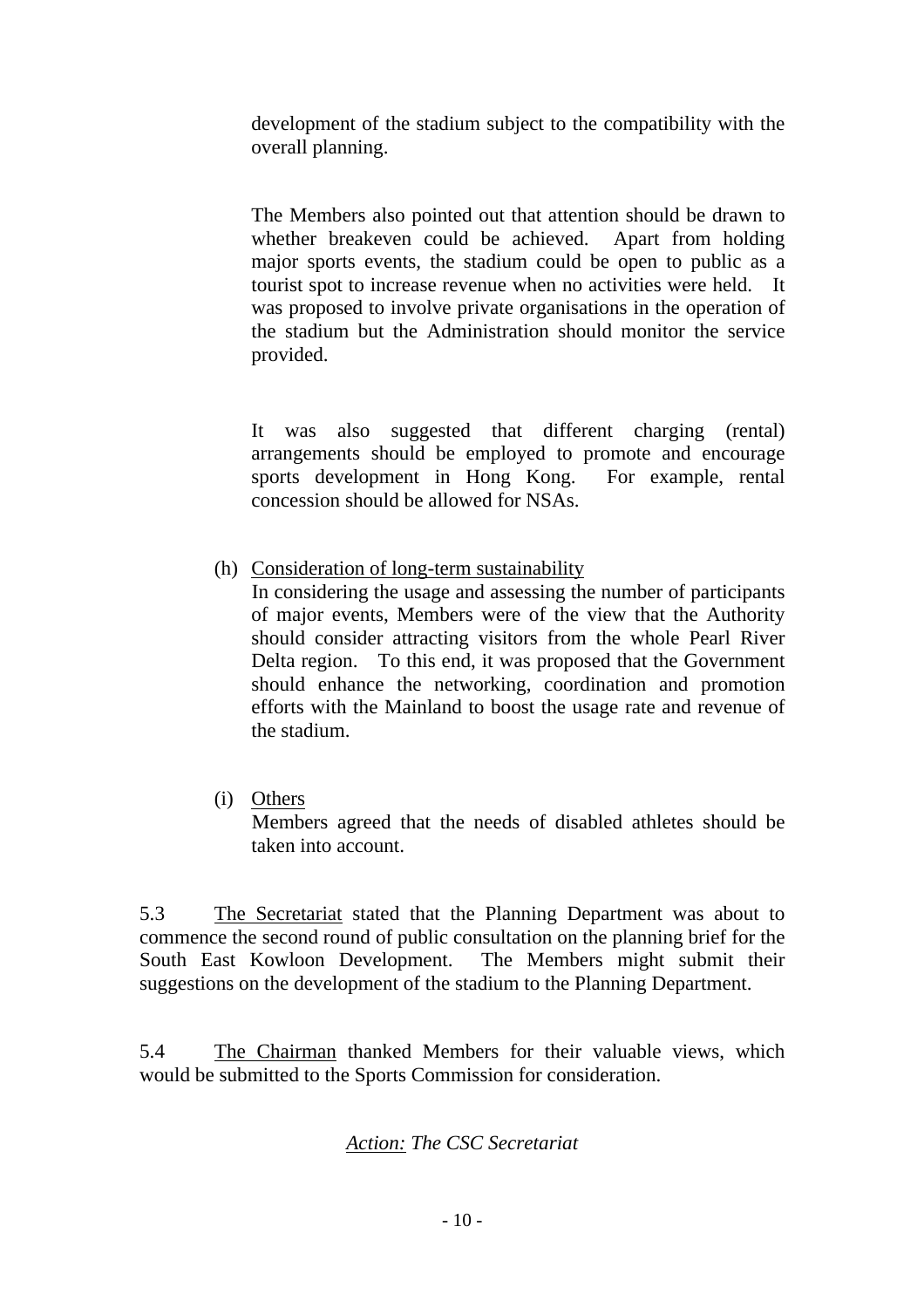# **Item 5: Additional Measures to Enhance the Hygiene of Public Swimming Pools**

## **(Paper CSC 10/05)**

6.1 Mr Lawrence CHEUNG of the LCSD presented the paper to the meeting. Dr LO Wing-lok said that it was right to clearly state that all swimmers must rinse their body thoroughly before entering the pool deck area, but the Department should also remind them to thoroughly rinse themselves before going into the changing room and not to share their towels. Ms Anissa WONG of the LCSD said in response that to improve the transparency of the operation, the department would enhance the education and publicity of the message and inform the public as well as the swimmers once they discovered and received complaints of such incidents.

6.2 Mr Francis CHAU remarked that the bathing room did not have any hot water supply, and the water temperature of the shower bath and foot bath was low. Mr Benedict LEE said that swimmers generally avoid the shower bath when entering the pool and the department should explain its use so that the swimmers would not avoid it. Mr Lawrence CHEUNG of the LCSD said in response that the shower room had both the hot and cold water supplies and the water temperature of the shower bath and foot bath was the same as the pool water. He pointed out Swimming Pool Ambassadors of the LCSD would instruct the swimmers to follow the instructions when entering the pool and swimmers could hardly bypass the shower bath due to its design. The Department would step up the publicity of the measures. Mr Alan SIU of the LCSD said that he would follow up with the Electrical and Mechanical Services Department to warm up the shower bath.

# *Action: the LCSD*

6.3 Mr YEUNG Hoi-cheung enquired if the hygiene requirement could be loosened when schools held swimming galas since there would be a lot of swimmers going to and from the pool and the changing rooms. Mr Lawrence CHEUNG of the LCSD said that the students should follow the instructions to re-enter the pool from the changing room. Ms Anissa WONG of the LCSD said that the Department must strictly enforce the instructions to ensure their universality and the hygiene of swimmers.

6.4 Mr CHAN Kui-yin suggested that the LCSD should collaborate with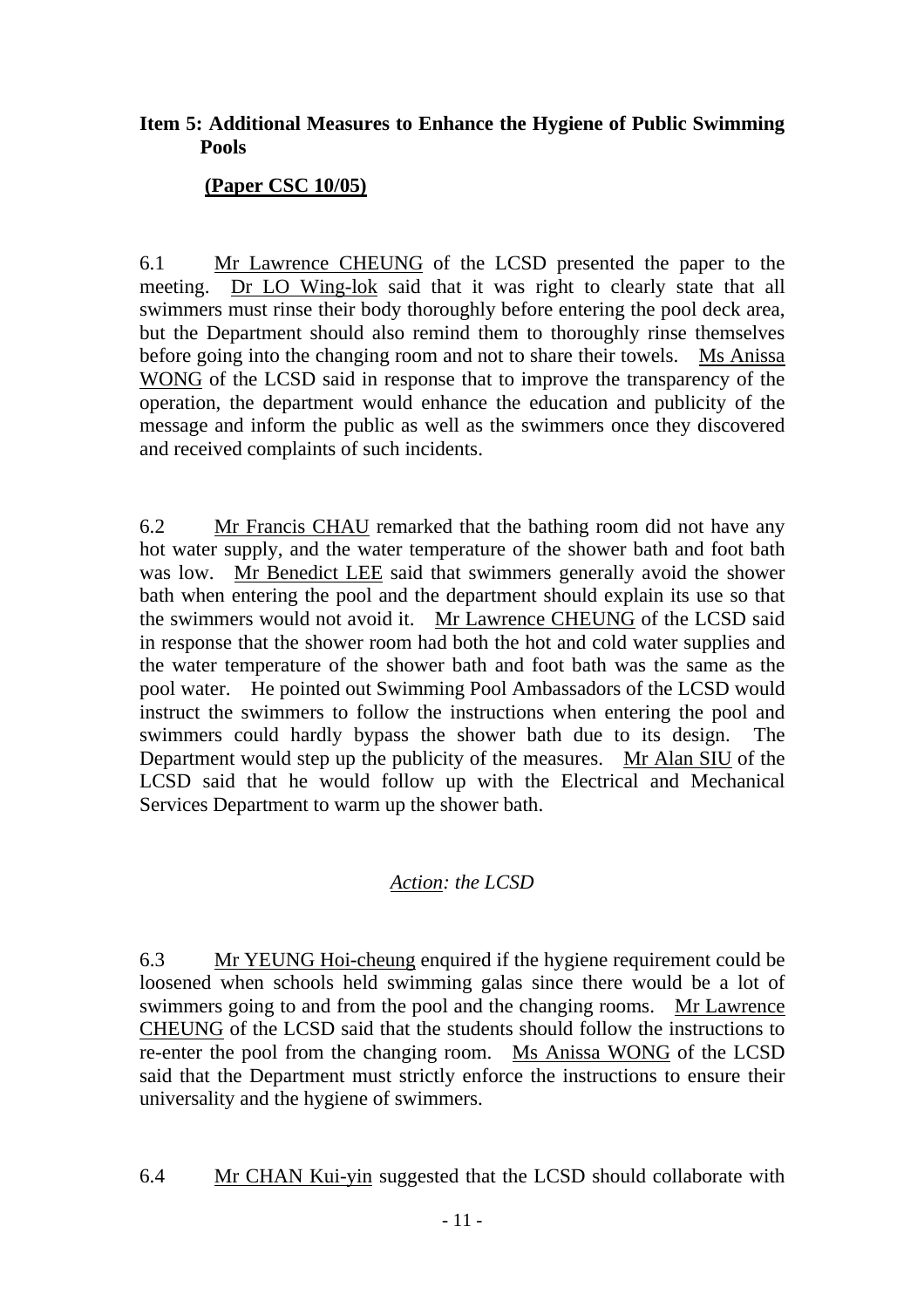schools and allow them to use the pools for educating the students. The Department might ask the coaches to teach the participants when organizing swimming classes.

6.5 Upon discussion, the Members supported the new measures listed in the paper.

### Item 6: Any other business

### **Use of mobile phones with built-in camera or video function to take photos or videos in the changing rooms of venues under the LCSD**

7.1 Mr Lawrence CHEUNG of the LCSD reported that the media recently complained about a website displaying photos of swimmers obviously taken furtively in the changing rooms of swimming pools under the LCSD. The Department immediately referred the case to the police and stepped up the patrol in the changing rooms of its water sports venues. Not only would the venue staff maintain high alert as usual, the LCSD would send a special team to patrol all the changing rooms of public swimming pools and beaches. Apart from taking the aforementioned immediate measures to curb the clandestine photographing and video shooting, the LCSD put forth four options as follows to seek comments from members:

- (a) to require that mobile phones with built-in camera or videotaping function must be deposited or forbidden to use in all the changing rooms of venues under the LCSD;
- (b) for venue with LCSD staff, to require that mobile phones with built-in camera or videotaping function must be deposited or forbidden to use in the changing rooms of public swimming pools manned by the LCSD;
- (c) to forbid the use of mobile phones with built-in camera or videotaping function in the changing rooms of public swimming pool and beaches, and no depository service would be provided; and
- (d) To maintain the status quo, i.e. no depositing or restriction of use for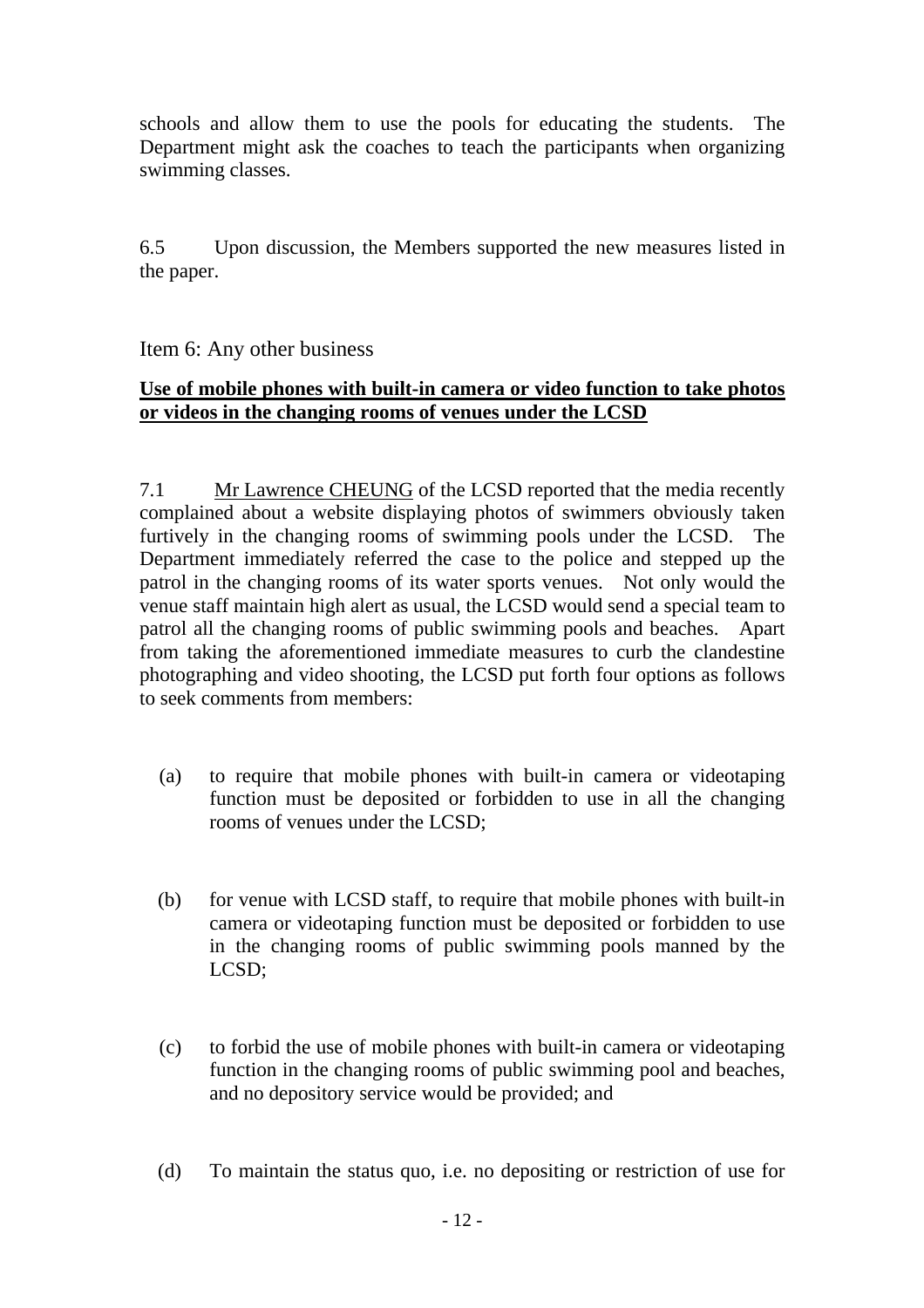the mobile phone but the department would heighten the alertness, step up patrol and improve the facilities in the changing room.

7.2 Upon discussion, members agreed to adopt option (d) which would be followed up by the LCSD.

# *Action: the LCSD*

# **Booking of recreational and sports facilities 6 months in advance**

8.1 The LCSD drew the attention of members to the press release tabled in the meeting on booking of recreational and sports facilities under the department. As the issue was endorsed in the previous meeting and members had no further comment, the LCSD would issue the press release afterwards.

(Post-meeting note: The press release was issued on 29 June 2005)

### **Schedule of Meeting**

9.1 The Secretary stated that according to the schedule proposed by the LCSD, the Committee should meet once every three to four months. The Secretariat revised the schedule of meeting accordingly and tabled it in the meeting. He asked members to take note of the schedule and reserve time for attendance.

9.2 The Chairman remarked that since there were a lot of items to be handled and decided by the Committee, special meetings might be convened when necessary. If any member intended to further discuss a specific item, he/she might inform the Secretariat for convening an ad hoc meeting.

### **Date of Next Meeting**

10.1 The Chairman thanked Members for attending the meeting and offering their valuable comments. The next CSC meeting was scheduled on 10:30 am on 21 September 2005.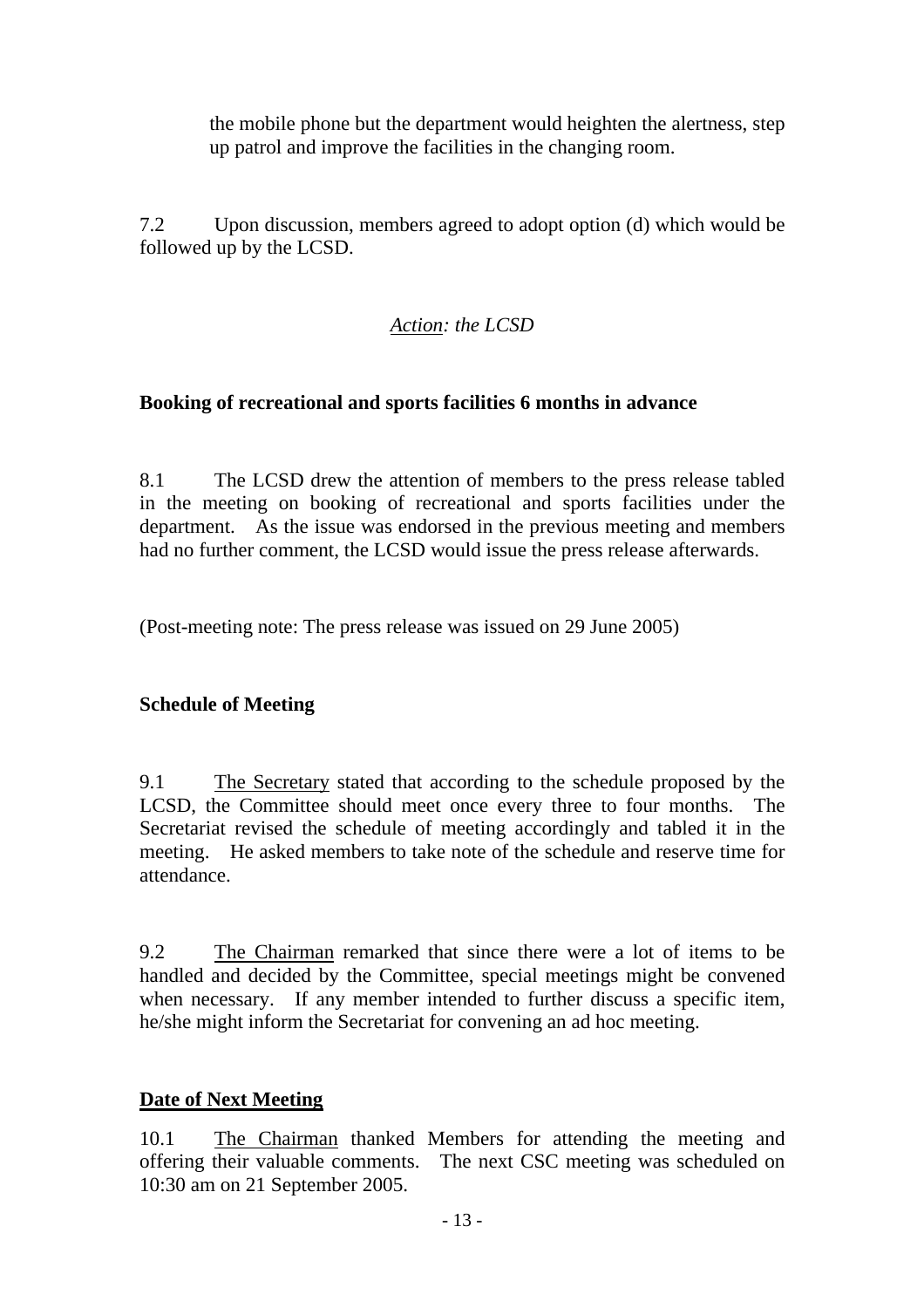10.2 The meeting was adjourned at 12:55 pm.

Community Sports Committee Secretariat August 2005